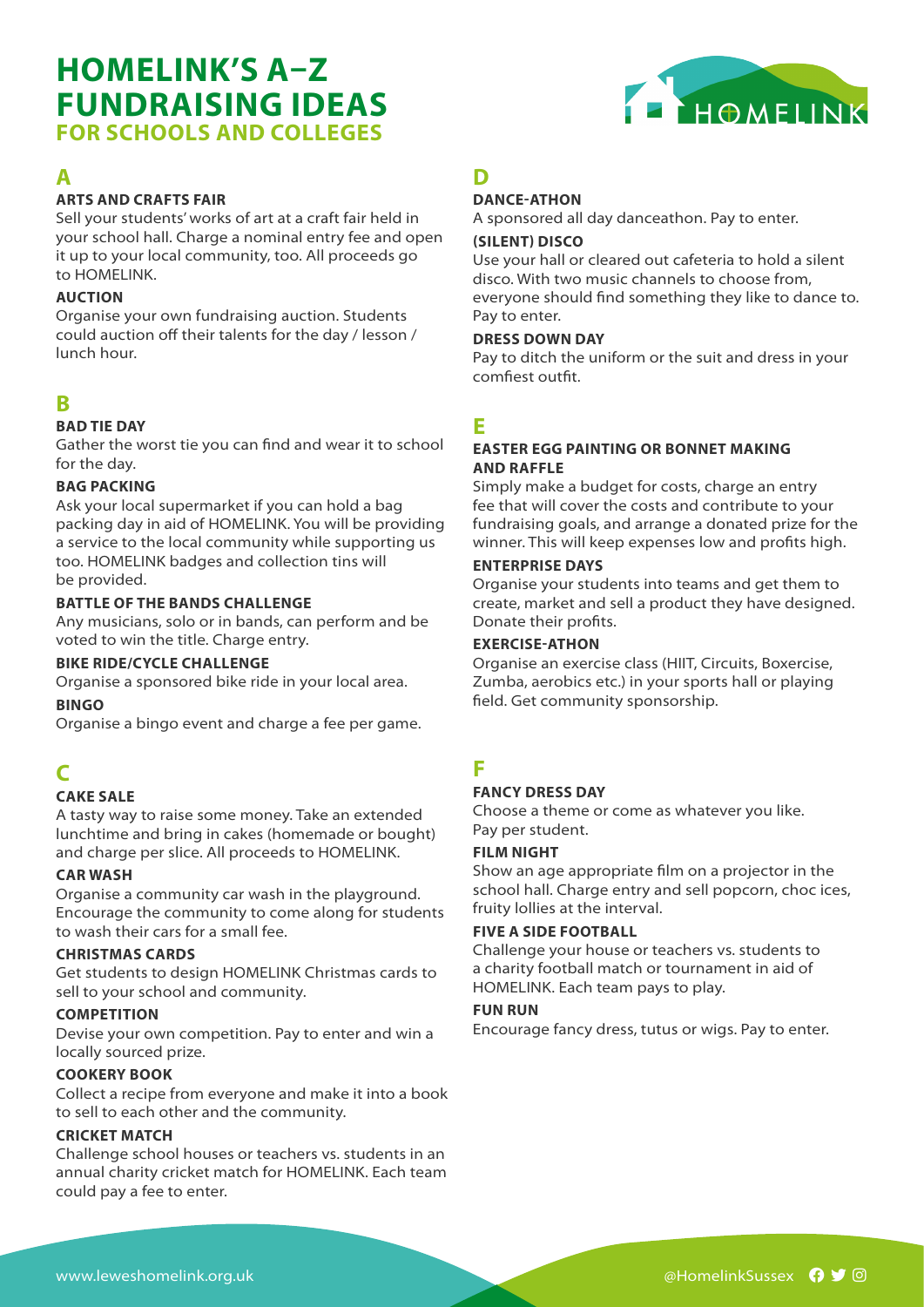## **G**

#### **GAMES MARATHON**

Scrabble, chess, trivial pursuits etc. Play for x number of hours without stopping. Pay to play or get sponsored.

#### **GUESS THE NUMBER OF…**

Challenge students and staff to guess the quantity in the jar. Pay per go.

#### **GUESS THE WEIGHT OF…**

Challenge students and staff to guess the weight of the cake / pumpkin / whatever the item. Pay per go.

## **H**

#### **HOPSCOTCH**

Organise a hopscotch contest in the playground / carpark and challenge your students to play. Pay to play.

#### **HULA HOOP CONTEST**

How many times can you spin the hula hoop? Get sponsored by the spin or the length of time participants keep the hoop going without it touching the floor.

## **I**

#### **ICE-CREAM SOCIAL**

Enjoy a lunchtime or end of the day social with your school friends. Choose from a mixture of ice-cream flavours and toppings. Pay per scoop/topping.

#### **INDOOR GAMES**

Organise an indoor Olympics or It's a Knockout. Rain won't stop play and you'll have fun challenging your students and colleagues as well as raising money for us too.

#### **INTERNATIONAL DAY OR EVENING**

Hold a themed international afternoon or evening. Decorate your school/college with flags from across the globe. Serve different national dishes and play good music from around the world. End with a quiz to test your geographical knowledge. Pay to enter.

## **J**

#### **JAM JAR**

Everyone could fill a jam jar at home with spare change and donate it once it's full.

#### **JEWELLERY MAKING/SELLING**

Get creative students to make beaded jewellery, headbands, keyrings etc. and sell them. They could do demonstrations and teach others how to make them. Pay to learn and to buy the finished pieces.

#### **JIGSAW MARATHON**

Challenge your school community to a sponsored speed jigsaw puzzle race.

#### **JUMBLE SALE**

Reduce, reuse and recycle – the perfect opportunity to hold a jumble sale. All proceeds to HOMELINK.

## **K**

#### **KARAOKE**

Pay per tune.

#### **KNITTING / CROCHET COMPETITION**

Challenge your colleagues and students to a knit-off. You could sell or auction your work of art too.

# **L**

#### **LIMBO**

How low can you go? Pay per entry.

#### **LINE DANCING**

Organise a line dance-athon. Charge a fee to take part.

#### **LITTER PICKING**

Sponsored mass litter pick afternoon in your community and look after the local environment too.

## **M**

#### **MATCHED**

Give double the money you raise fundraising by asking local businesses to support your cause.

#### **MILE OF COINS**

Collect all spare change to make up a mile of coins laid out flat. Donate the miles worth of coins to HOMELINK.

## **N**

#### **NEARLY NEW SALE**

Sell/Buy unwanted or outgrown clothes. Pay £2 for each item you take.

#### **NAME THE TEDDY / TOY**

Charge your students and parents to come up with the most interesting suggestion. Win the toy in the ticketed raffle.

#### **NOMINATE A TEACHER**

Sponsored legs, beard, head shaved or long hair cut off for a good cause. Remember that they should get sponsored too, or charge people a fee to watch it happen.

# **O**

#### **OBSTACLE COURSE**

Have fun with an obstacle course and get sponsored too.

#### **ODD CLOTHES DAY**

Turn your dress down day into an odd clothes day. Get as creative as you wish!